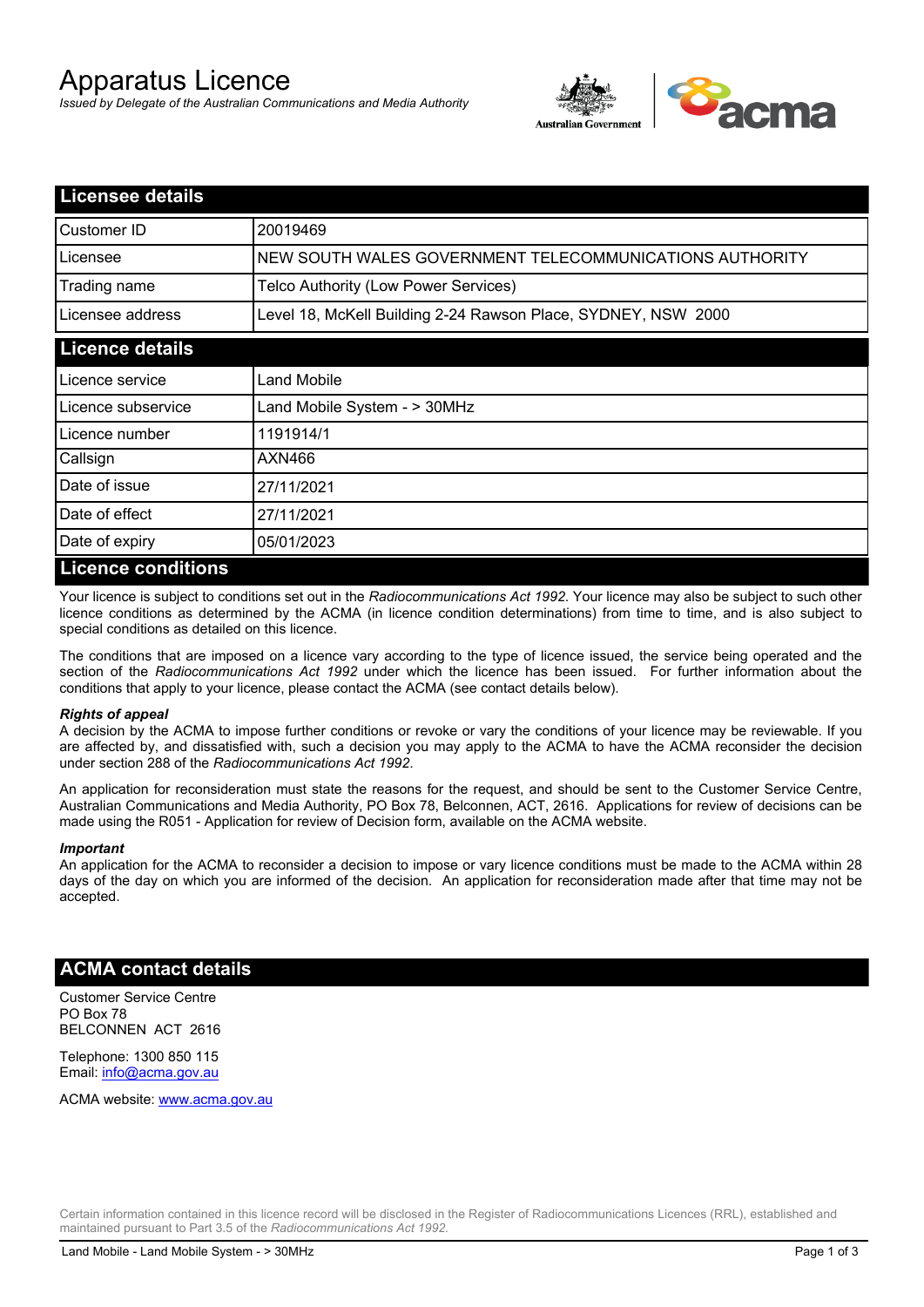# **Advisory Notes applying to licence no.: 1191914/1**

Conditions applicable to the operation of Land Mobile System station(s) authorised under this licence can be found in the Radiocommunications Licence Conditions (Apparatus Licence) Determination and the Radiocommunications Licence Conditions (Land Mobile Licence) Determination. Copies of these determinations are available from the ACMA and from the ACMA home page (www.acma.gov.au).